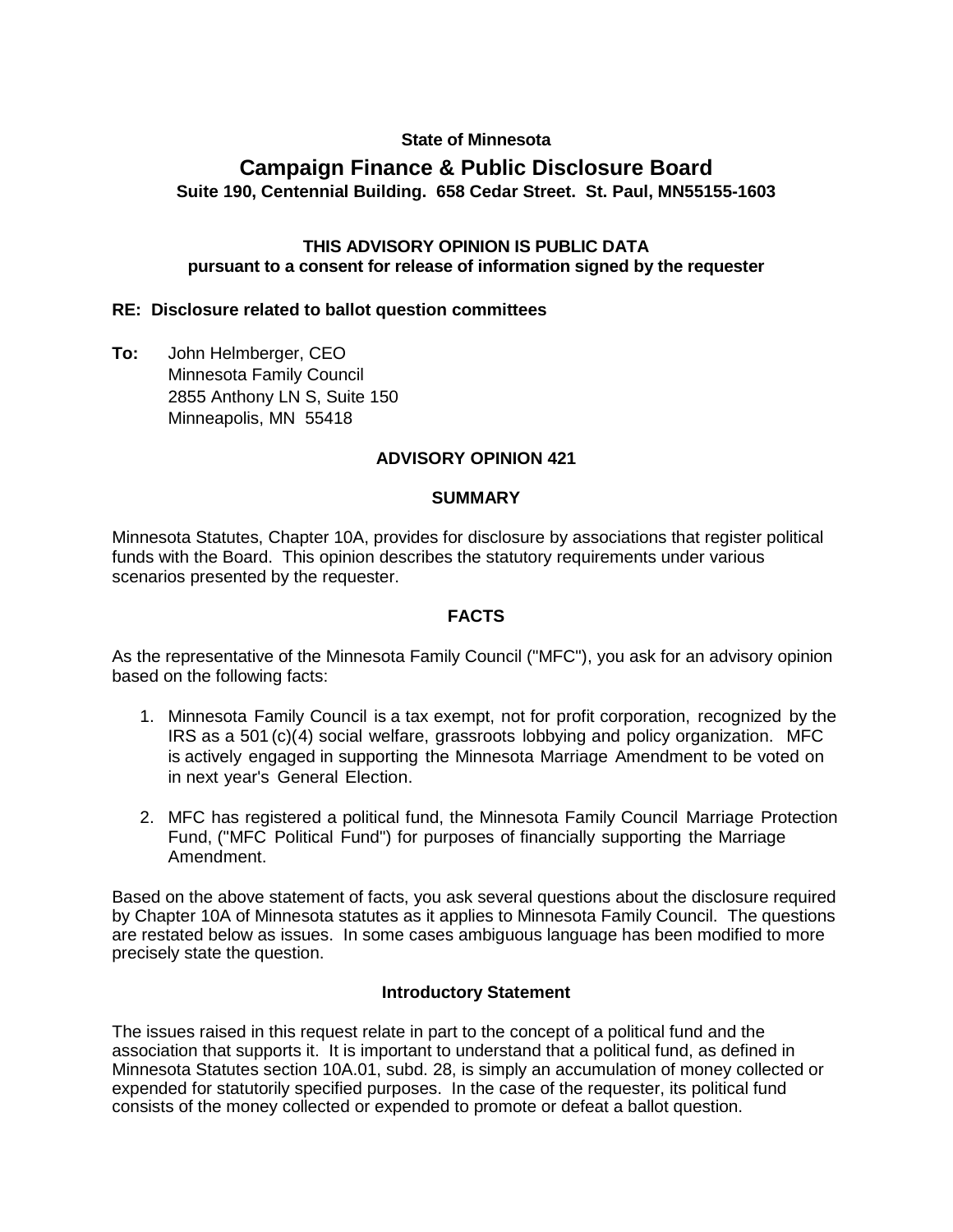An association's political fund is not an entity separate from the association. Rather, it is an accumulation of money that is tracked and reported on using an accounting mechanism of the association's choosing. Thus references to a "transfer" or an "allocation" of money by an association to its political fund mean nothing more than the recording of an accounting record of the fact that an association's general treasury money has been used for purposes which, by statutory definition, make it a part of the association's political fund.

Throughout this opinion, the terms "general treasury money" or "general treasury funds" mean money that the association collects from dues, membership fees, or donations for its general purposes. These terms exclude "contributions" as that term is defined in Chapter 10A, which, in the present context, is money received by an association for the specific purpose of promoting or defeating a ballot question.

#### **Issue One**

How does the Board's recent guidance apply as a practical matter when MFC transfers funds from its general treasury to the MFC Political Fund? Is the record of the 'allocation' of donors of less than \$1,000 maintained solely by MFC or is it to be provided or reported to the Board? If it is not reported to the Board at the time of the transfer, if a complaint is filed against MFC and/or the MFC Political fund, will the Board seek to obtain the allocation ledger? If the ledger must be provided to the Board, isn't that subject to being obtained by the public as a public record and, if so, how does that protect against disclosure of underlying source(s) of MFC general treasury donors of less than \$1,000?

#### **Opinion**

In 2010, the legislature recognized independent expenditure political committees or funds as vehicles for making independent expenditures and other expenditures that do not constitute contributions to candidates or party units. In its recent guidance, the Board recognized that this new legislation was broad enough to also apply to an association that made only ballot question expenditures. This recognition allows ballot question political committees or funds the option of reporting under the new independent expenditure political committee or fund disclosure statutes rather than under the disclosure statutes that existed prior to 2010.

Prior to 2010, Minnesota Statutes section 10A.12, subd. 5, allowed an association to account for general treasury funds through a political fund account that it established and reported through. Under that section, the association was required to report to the Board with its political fund report the name of any individual whose donations to the association constituted more than \$100 in aggregate of the money that the association accounted for through its political fund.

Under the independent expenditure political fund disclosure requirements, no underlying source disclosure is required until the association has allocated \$5,000 or more in a year to its political fund account. Once allocations of \$5,000 or more have been made by an association, underlying source disclosure is required, which may or may not result in the disclosure of itemized sources.

Section 10A.27, subd. 15, under which ballot question political funds may operate, provides that an association may allocate its transfer to a political committee or fund registered with the Board either by identifying from its donors those to whom it wants to allocate the transfer or by prorating the transfer over all of its donors. After applying either method, if the amount of the transfer allocated to an individual source is \$1,000 or more, the name and address of that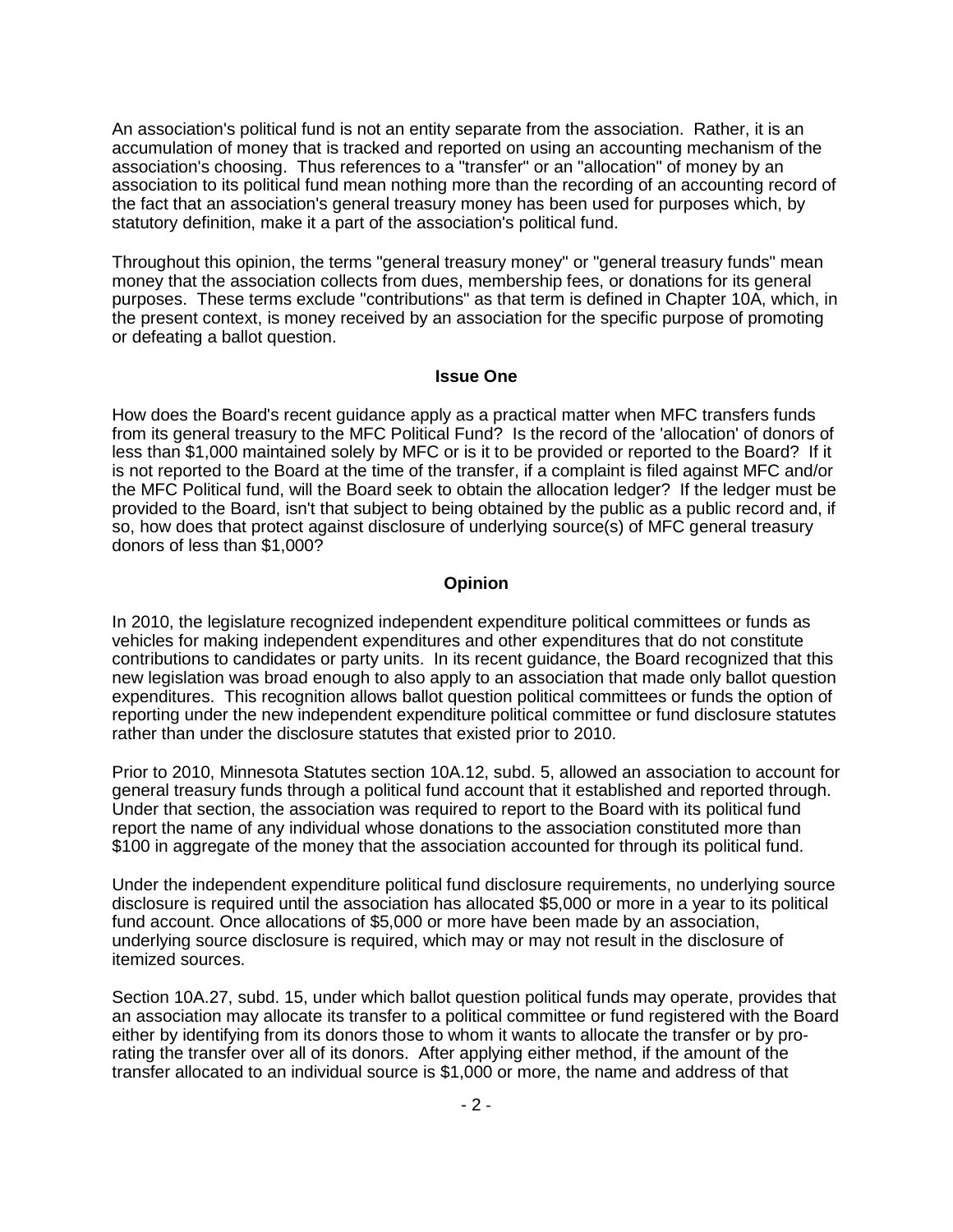source must be itemized on a statement of underlying sources.

If MFC uses general treasury funds to promote or defeat a ballot question, it must prepare a statement of underlying sources and file it with the Board along with its next regular Report of Receipts and Expenditures.

The underlying calculations resulting in the allocation, including information related to the choice of allocation method, is retained with the donor association and not provided to the Board at any time.

In the event of a Board investigation of a complaint related to the allocation, it is possible that records of the calculation of the allocation could be requested by the Board. However, it is the Board's intention that in such a case, the donor association providing the records would substitute numbers for the actual names and addresses of the general treasury donors whose donations were part of the allocation. This would prevent the identification of donors whose names are not required to be itemized under §10A.27, subd. 15.

#### **Issue Two**

If MFC makes contributions from its general funds to Minnesota for Marriage (MFM), a registered ballot question committee promoting the Minnesota Marriage Amendment, must those contributions be made from the MFC Political Fund or can MFC contribute to MFM directly from its general treasury funds? Are there different reporting and disclosure requirements depending on whether the contributions to MFM are made from MFC general treasury funds or MFC Political Fund? What are the reporting and disclosure differences as they relate to the underlying source(s) of the contributions?

### **Opinion**

Because MFC has registered a ballot question political fund with the Board, it may make contributions to MFM by allocating general treasury funds to its own political fund and then making a contribution to MFM that will be reported through its political fund account. In the alternative, MFC may make contributions to MFM directly using its general treasury funds. In either case, the underlying source disclosure requirements of §10A.27, subd. 15, apply. In the case of the transfer to MFC's own political fund account, MFC would create an underlying source disclosure statement and file it with its next political fund account report. In the case of a direct contribution from general treasury funds to MFM, MFC would create an underlying source disclosure statement and provide it to MFM for filing with MFM's next report.

If MFC donates directly to MFM, MFM will report the contribution received from MFC, along with any required underlying source disclosure. The MFC Political Fund will have no reporting obligation with respect to the transaction.

If MFC donates to MFM by first allocating general treasury funds to the MFC Political Fund, then the MFC Political Fund will report the allocation to it of MFC general funds, along with any required underlying source disclosure. MFC Political Fund will also report the contribution to MFM. MFM will report the receipt of a contribution from the MFC Political Fund, but would not receive or report any underlying source disclosure because the contribution would be coming from an association that has a political fund registered with and reporting to the Board.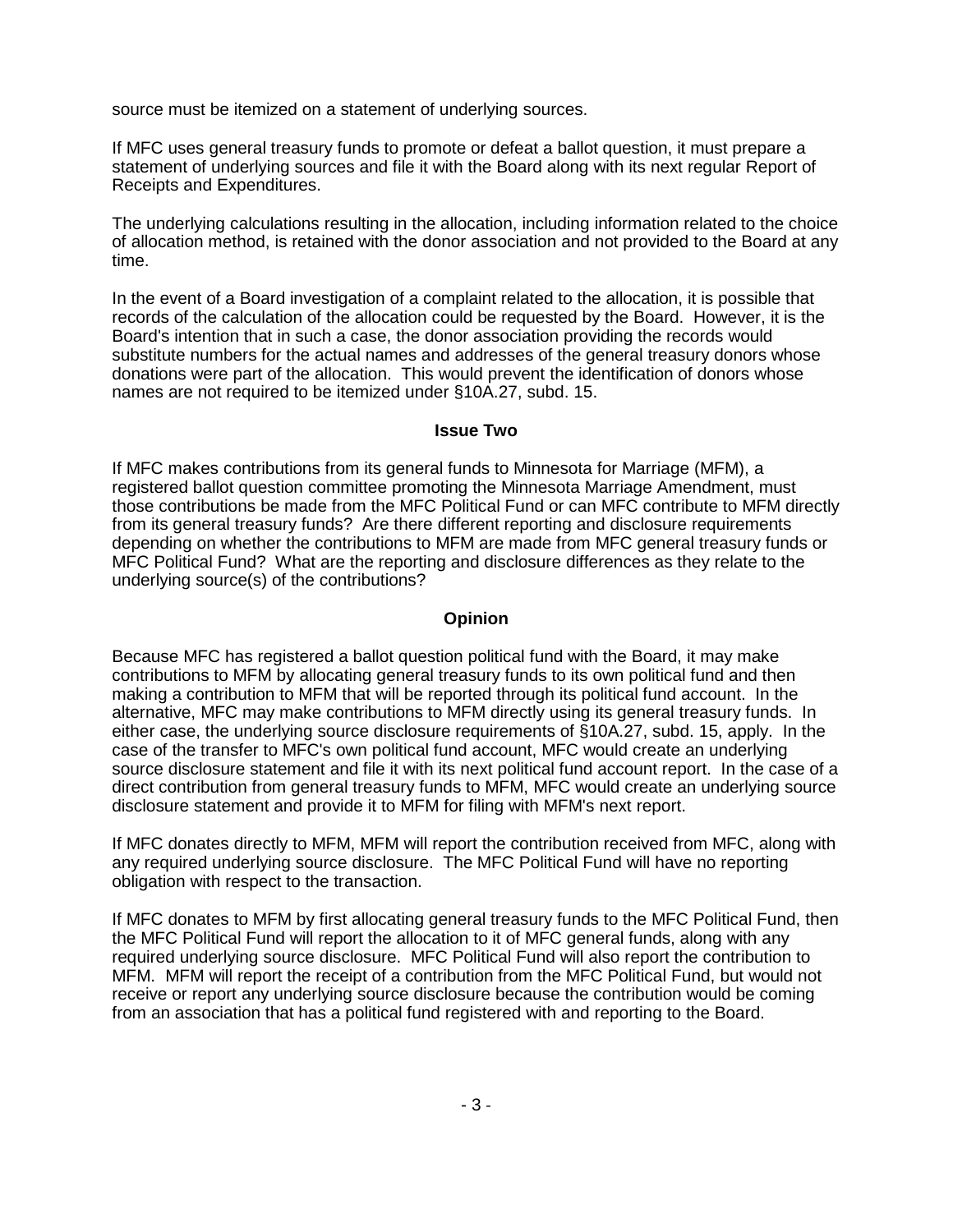#### **Issue Three**

If MFC makes expenditures to promote the Marriage Amendment, may those expenditures be made from MFC general treasury funds or must the expenditures be made from the MFC Political Fund?

# **Opinion**

A "political fund," as defined by §10A.01, subd. 28, is an accumulation of money by an association, such as MFC, whose major purpose is something other than to influence the nomination or election of candidates or to promote or defeat a ballot question. This accumulation of money consists of money "collected or expended to influence the nomination or election of a candidate or to promote or defeat a ballot question."

Thus, once MFC makes expenditures to promote the Marriage Amendment, the money used for those expenditures becomes a part of this accumulation of money used to promote or defeat a ballot question or, in other words, a part of its political fund. This characterization occurs automatically by virtue of the statutory definition. A political fund account is an accounting mechanism used for reporting, not an entity separate from the association that accumulates and spends the money that constitutes its political fund.

The question's implication that an association's political fund and its general treasury are mutually exclusive does not accurately reflect the nature of political funds. Money from an association's general treasury, once used to promote or defeat a ballot question, must be tracked through the association's political fund accounting mechanism for reporting purposes. While many associations establish a separate depository account for money that constitutes its political fund, it is not the separate account that makes an association's money part of its political fund; it is the purpose for which the money was raised or used.

#### **Issue Four**

If MFC makes expenditures from its general treasury funds to promote the Marriage Amendment, is MFC required to report such expenditures? Is it required to disclose all MFC donors over \$100 during the calendar year? How must such expenditures be reported? May they be reported as in-kind contributions to MFM?

# **Opinion**

As indicated in the response to Issue Three, MFC's political fund consists of money collected or expended to promote or defeat a ballot question. Thus, once general treasury funds are used to promote or defeat a ballot question, they must be tracked through MFC's political fund accounting mechanism and reported on the Report of Receipts and Expenditures related to that account. Expenditures that aggregate more than \$100 in a calendar year to a single payee must be itemized on a report. Other expenditures are reported as a lump-sum unitemized total.

Donors to MFC's general treasury are not itemized except, potentially, as underlying sources as described in Issue Two. However, "contributions" to MFC as that word is defined in Chapter 10A and applied through the Board's guidance means money that is given for the purpose of influencing a ballot question. "Contributions" must be itemized through the political fund account if they aggregate more than \$100 in a calendar year from a single source.

Minnesota Statutes section 10A.27, subd. 15, provides a mechanism for associations to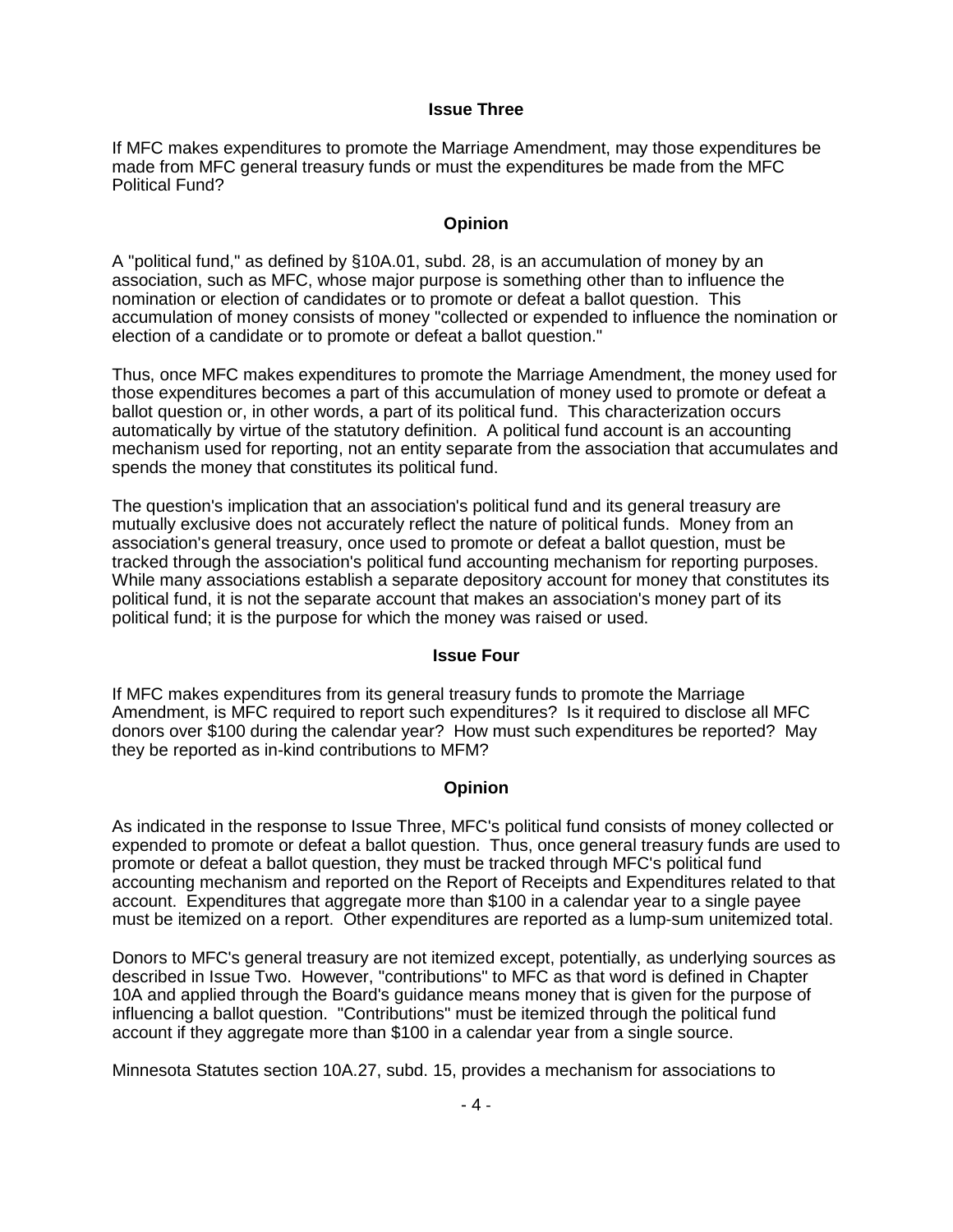contribute or transfer money to registered political committees or funds. However, neither that provision nor any other provides for making expenditures without registering and reporting through a political fund if the threshold for doing so is met. MFC has already registered a political fund. Any expenditures MFC makes to promote or defeat a ballot question must be reported through its political fund account. They may not be reported as in-kind donations to MFM.

#### **Issue Five**

What must MFC Political Fund disclose to the Board as the result of an allocation of MFC general treasury funds to it?

### **Opinion**

MFC Political Fund is an accounting mechanism. As such, MFC will record transfers or allocations to its political fund account under either of two options. First, MFC may decide to allocate specific amounts from time to time to be used to promote or defeat a ballot question. Under this option, it would record an accounting entry documenting the allocation to the political fund each time it makes such an allocation.

Alternatively, MFC may account for its general treasury funds in its general treasury account until such time as funds are actually used for an expenditure to promote or defeat a ballot question. Under this option, when a ballot question expenditure is made, MFC would record an accounting entry documenting both the allocation of general treasury funds to the political fund and the corresponding use of the funds to promote or defeat a ballot question.

Associations using *only* their own general treasury funds to make ballot question expenditures may use a more abbreviated accounting mechanism. These associations must report to the Board ballot question expenditures, but are not required to report each allocation of general treasury funds used to make reportable expenditures. Because these associations are using only their own general treasury funds, the Board assumes an equal corresponding allocation of general treasury funds for each reported expenditure. Under this reporting option, the association would provide underlying source disclosure based on the total reportable expenditures because the total would result from the same amount of general treasury funds allocations to the association's political fund account.

Prior to the time each of its periodic reports must be filed, MFC must prepare a statement of underlying sources of general treasury funds used to promote or defeat a ballot question. The statement will cover all general treasury money used since the most recent previous report filed for the same calendar year. MFC will file the statement with its periodic political fund report.

The type of accounting mechanism that MFC must use to record the use of money to promote or defeat a ballot question is not specified in statute. The Board has recognized that it may be any accounting mechanism that results in keeping accurate records.

#### **Issue Six**

MFC receives donations, both large and small, to its general fund, possibly including anonymous gifts and contributions. How does the Board's Guidance apply to the allocation of funds from MFC to the MFC Political Fund where some of the funds allocated include donations to MFC from donors whose identity is unknown?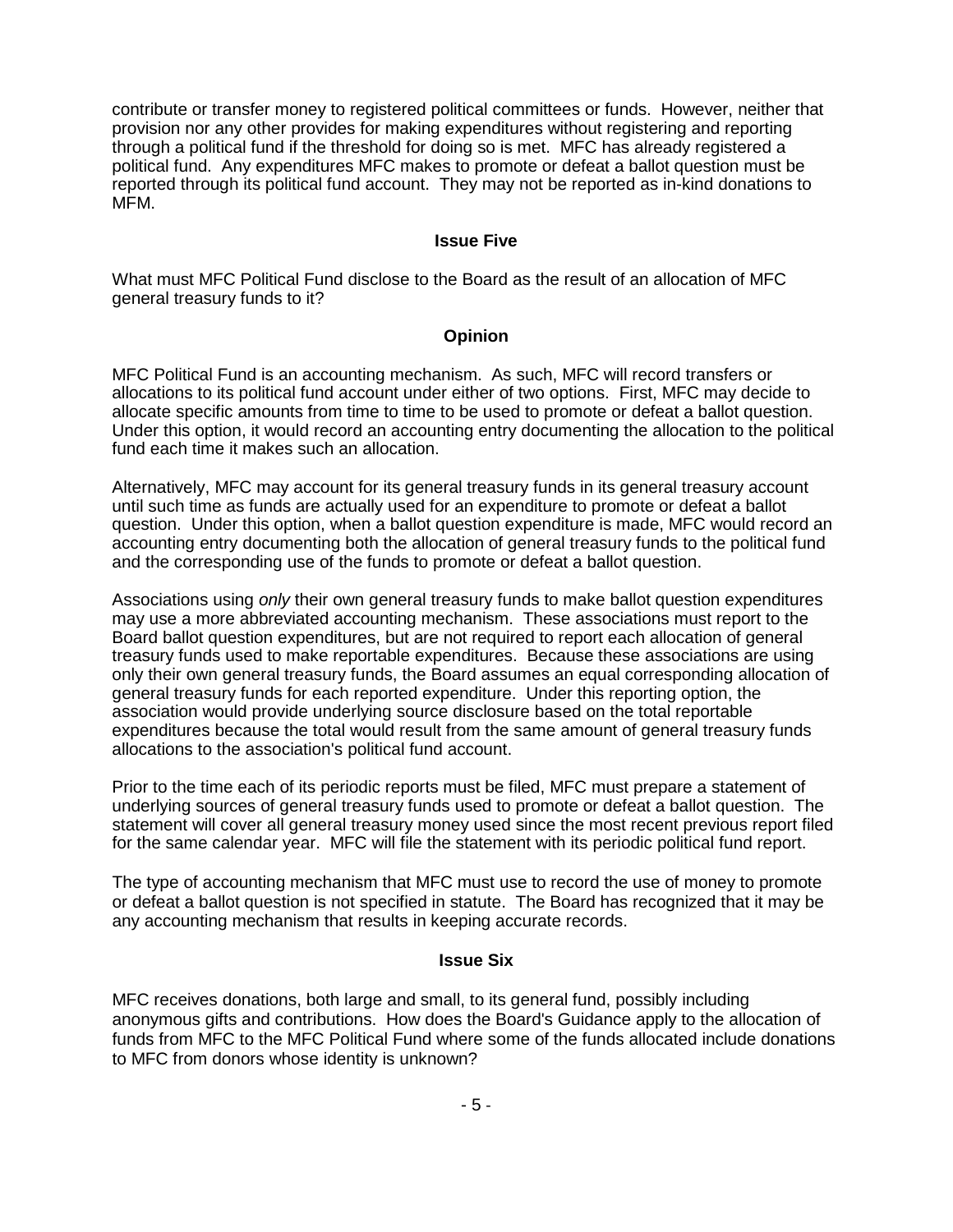#### **Opinion**

The Board takes the statement in this question literally; that is, it refers to general treasury funds for which the donor is actually unknown, as opposed to funds for which the donor wishes to remain anonymous to the public. This opinion also assumes that there has been no effort to turn known donors into "anonymous" donors by suggesting, implying, or otherwise influencing them to make their donations anonymously. Such actions could constitute circumvention of the disclosure provisions of Chapter 10A.

However, in the case of an association using its general treasury funds to promote or defeat a ballot question, the immediate source of the funds is the association. Donors to the association's general treasury are underlying sources.

The Board declines to apply the anonymous donor prohibition further than to the immediate source of funds being used to promote or defeat a ballot question. If an anonymous donor is an underlying source of those funds that would be itemized on a statement of underlying sources, the donor should be listed as "Anonymous donor #1" with additional anonymous donations being numbered sequentially.

#### **Issue Seven**

Is an expenditure by MFC of general treasury funds to promote the Marriage Amendment an inkind contribution to the MFC Political Fund, subject to reporting by MFC Political Fund? Or alternatively an in-kind contribution to MFM subject to reporting by MFM?

# **Opinion**

An expenditure by MFC will never be an in-kind contribution to the MFC Political Fund. Because the fund is merely the accounting of all money raised or used to promote or defeat a ballot question, an MFC general treasury funds expenditure to promote or defeat a ballot question is, by definition, a part of its political fund account which will be reported when MFC files its political fund report.

MFC may not report its expenditures as in-kind contributions to MFM. As indicated in Issue Four above, Chapter 10A does not provide a means by which an association may make an expenditure that is not reported through its own political fund if the registration and reporting threshold has been met. The registration and reporting threshold that will be applied by the Board is reached when the association has received contributions or made expenditures of more than \$5,000 to promote or defeat a ballot question.

# **Issue Eight**

When MFC writes in its regular publications such as its newsletter, or on its website, or in other educational materials regarding the importance of passage of the Marriage Amendment, may MFC pay such costs as part of its normal program budget or must those costs all be paid by the MFC Political Fund?

# **Opinion**

The question is not whether these costs may be paid from one account or another. As has been explained in other sections of this Opinion, money becomes a part of an association's political fund when it is *used* to promote or defeat a ballot question. So whether the money is in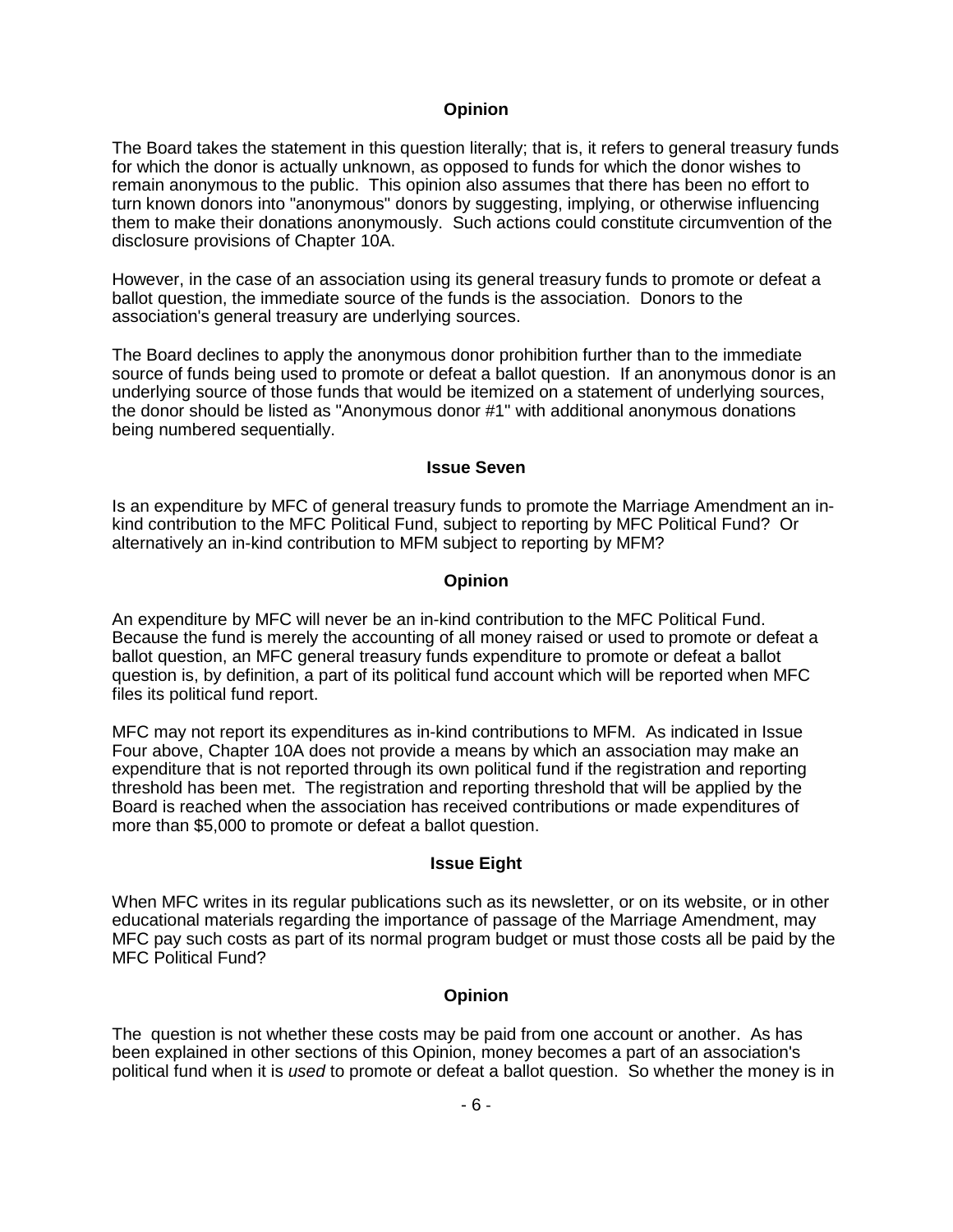one budget or another or one depository or another is not relevant.

The board assumes that the intent of the question is to ask whether the costs of the subject communications must be reported on the association's political fund report. Although the question provides little detail, it appears that the subject communications are for the purpose of promoting a ballot question. Thus, the costs of the communications are ballot question expenditures and must be reported on MFC's political fund report.

#### **Issue Nine**

The Minnesota Family Institute ("MFI") is a 501(c)(3) subsidiary/affiliate of MFC. If MFI makes expenditures from its general funds for research and policy papers promoting the importance of marriage in Minnesota, describing the social and economic toll on our state resulting from the breakdown of traditional marriage, and encourages people to support the Marriage Amendment, must the MFI report those expenditures to the Board as in-kind contributions? Do such expenditures trigger any additional disclosure(s) to the Board from MFI regarding MFI donors and, if so, what are those disclosures and reporting obligations?

### **Opinion**

MFI is a separate corporation from MFC and is subject to the same Chapter 10A requirements as any other association. If MFI makes expenditures of more than \$5,000 to promote or defeat a ballot question, it has two options for complying with Chapter 10A. First, it may register its own political fund with the Board and report its expenditures through that account. Under this option, MFI will provide disclosure of *its* underlying sources used to make ballot question expenditures in the same way that other associations do. Second, it may donate money from its general treasury funds to political committees registered with the Board or to the political fund account of associations that have political funds registered with the Board.

As explained in Issue Four, an association that makes expenditures to promote or defeat a ballot question in excess of the threshold must register a political fund account with the Board and report its expenditures through that account.

# **Issue Ten**

lf MFI transfers general funds to MFC's general fund, and MFC subsequently uses its general funds to promote the Marriage Amendment, would MFI's transfer to MFC trigger any additional disclosure(s) to the Board from MFI regarding MFI donors and, if so, what are those disclosures and reporting obligations?

# **Opinion**

As a subsidiary/affiliate of MFC, the Board assumes that MFI is directly or indirectly controlled by MFC or that MFC closely coordinates its financial activities with those of MFI.

If that is the case, then transfers from MFI to MFC that are later used to promote or defeat a ballot question are considered to be "contributions" under Chapter 10A. A "contribution" is a transfer of money for the purpose of promoting or defeating a ballot question. Treatment of the transfer as a contribution results in the requirement that MFI provide underlying source disclosure pursuant to §10A.27, subd. 15. In other words, because of the commonality of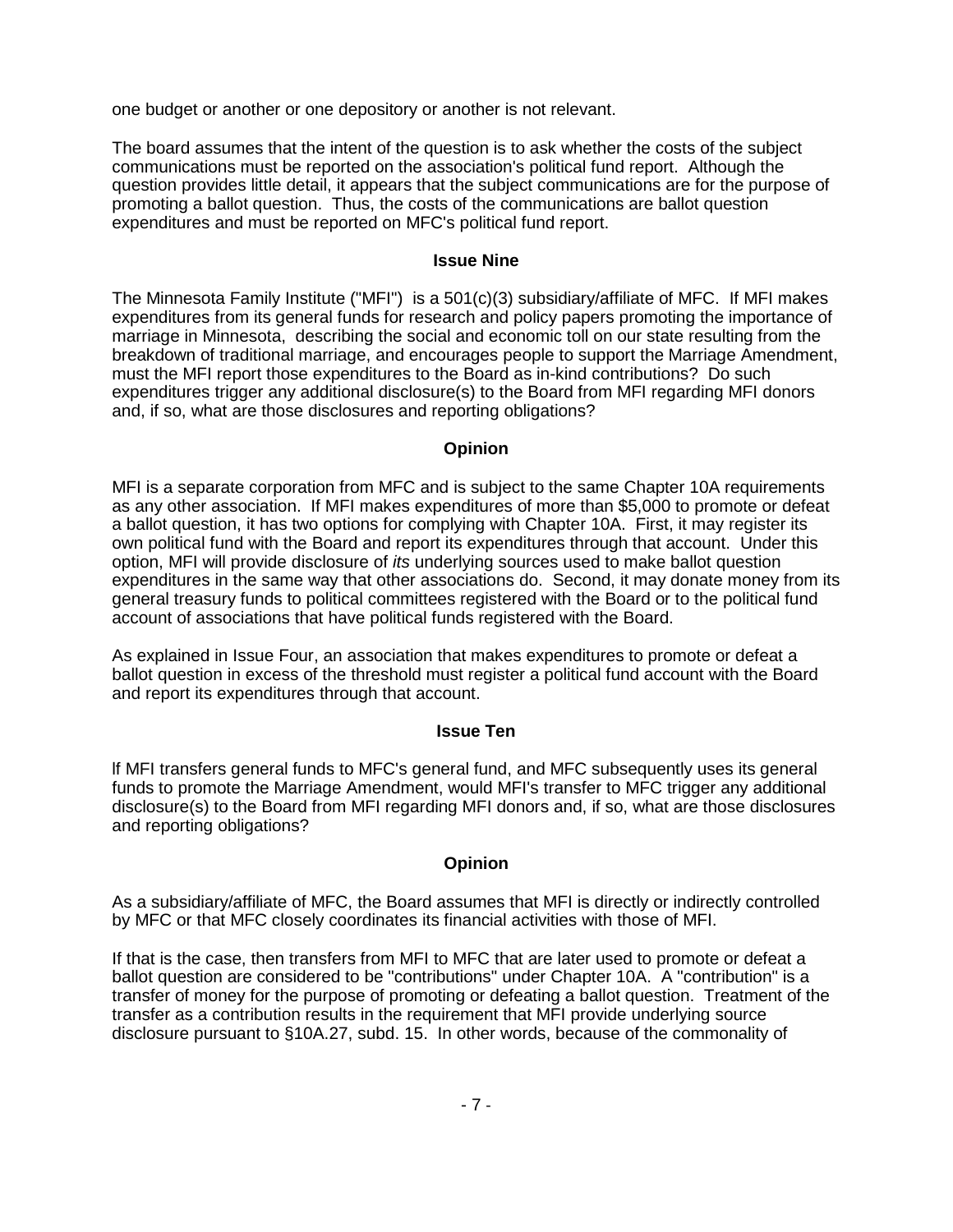control of the two corporations, MFI cannot be considered to be merely another underlying source for MFC's general treasury funds used to promote or defeat a ballot question.

#### **Issue Eleven**

Are all contributions to MFC or MFI over \$100 subject to reporting to the Minnesota Campaign Finance Board by virtue of references to the Marriage Amendment in solicitations as one of the projects and activities in which MFC and MFI are involved, even if not solicited specifically to promote the Marriage Amendment and if each solicitation clearly stipulates that no contributions may be designated or earmarked for any purpose?

# **Opinion**

The word "contributions" is specifically defined in Chapter 10A and limits on its application have been provided in Board guidance. The Board interprets the question as referring to "donations" to MFC or MFI rather than to "contributions" as the word is defined in Chapter 10A. This is not to say, of course, that donations to MFC or MFI may not also be contributions under Chapter 10A. This is, in fact, the issue raised by the question.

On October 14, 2011, the Board adopted the following Statement of Guidance regarding the application of the Chapter 10A definition of "contribution":

### **1. Money designated for ballot question expenditure purposes**

Money received by an association is a contribution if the contributor specified that the money was given to support the association's campaign to promote or defeat the ballot question.

### **2. Money given in response to a solicitation including an express request**

Money given in response to a solicitation that requests money for the express purpose of supporting the association's campaign to promote or defeat the ballot question is a contribution.

An express request is a request that asks for money and states that the money is sought to support the ballot question campaign.

# **3. Money given in response to a solicitation that is the functional equivalent of an express request.**

Money given in response to a solicitation that meets the all of the following criteria is a contribution:

A) The solicitation is made after the date of final enactment by the legislature of the bill placing the subject ballot question on the general election ballot;

B) The solicitation clearly identifies the subject ballot question; and

C) The solicitation is susceptible to no reasonable interpretation other than that money given as a result of the solicitation will be used to promote or defeat the subject ballot question.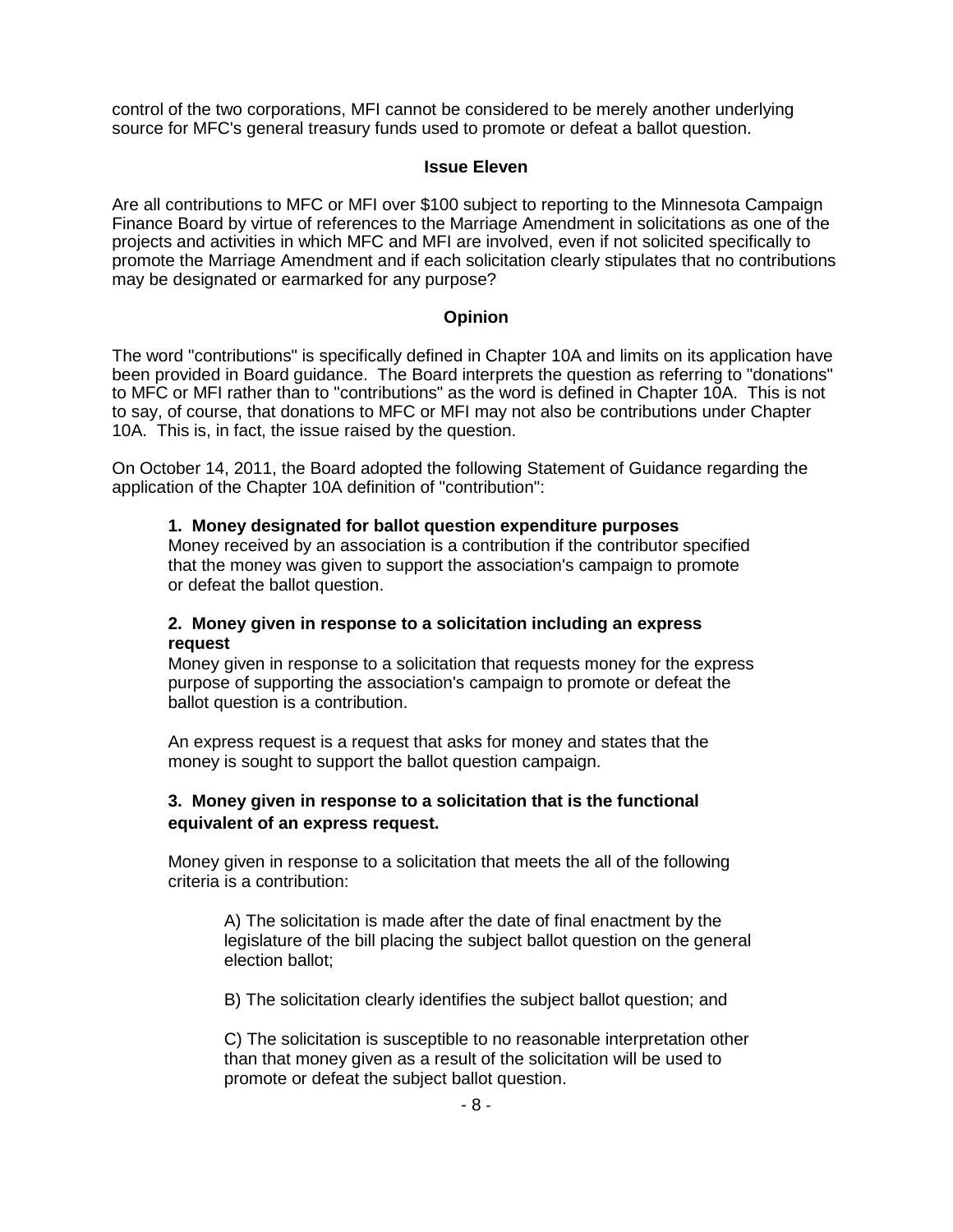For the purpose of determining whether a solicitation clearly identifies the ballot question, the "solicitation" includes:

A) For a mailed solicitation: the solicitation itself and any material included in the same mailing;

B) For an electronically transmitted solicitation: the electronic communication itself and any attachments to the communication. An electronic solicitation also includes material accessed directly by a hyperlink in the solicitation or its attachments. Intermediate hyperlinks inserted merely to subvert the direct link requirement will not be considered when examining whether the solicitation directly links to a page that refers to the subject ballot question;

C) For a website based solicitation: the solicitation form itself and all other pages of the association's website.

#### **Limitation**

It is the Board's intention that the definitions of "contribution" set forth in this Guidance be applied in favor of excluding transfers of money from the definition of "contribution" in any case where it is not clear that all of the specified criteria have been met.

From the facts provided in your statement of the issue, it is clear that parts 1 and 2 of the definition of "contribution" do not apply to the transactions about which you inquire.

With respect to the application of the definition of "contribution" in part 3 of the guidance, requirements A and B are met. That is, the question has already been placed on the ballot by the legislature and, according to the premise of the question, the solicitation will identify the subject of the ballot question.

However, part C of the definition requires that the solicitation be "susceptible to no reasonable interpretation other than that money given as a result of the solicitation *will be used* to promote or defeat the subject ballot question." (Emphasis added.)

Without specific text or specific web pages to examine, the Board's evaluation of the fact situation must be, as the fact situation is itself, somewhat hypothetical. However, the Board has made it clear that when determining whether money given is a "contribution" its guidance is to be applied in favor of excluding transfers where the requirements of the definition are not clearly met.

Under the facts presented, the solicitation suggests that money raised could be used for any of a range of the association's various projects and activities. While donors may "assume" that some or even all of their donation will be used to promote or defeat a ballot question, and the association may actually end up using it for that purpose, disclosure requirements are not based on assumptions.

The Board concludes that the hypothetical solicitation is subject to interpretations other than that any donations resulting from it *will*, in fact, be used to promote or defeat a ballot question. Thus, funds received as a result of the hypothetical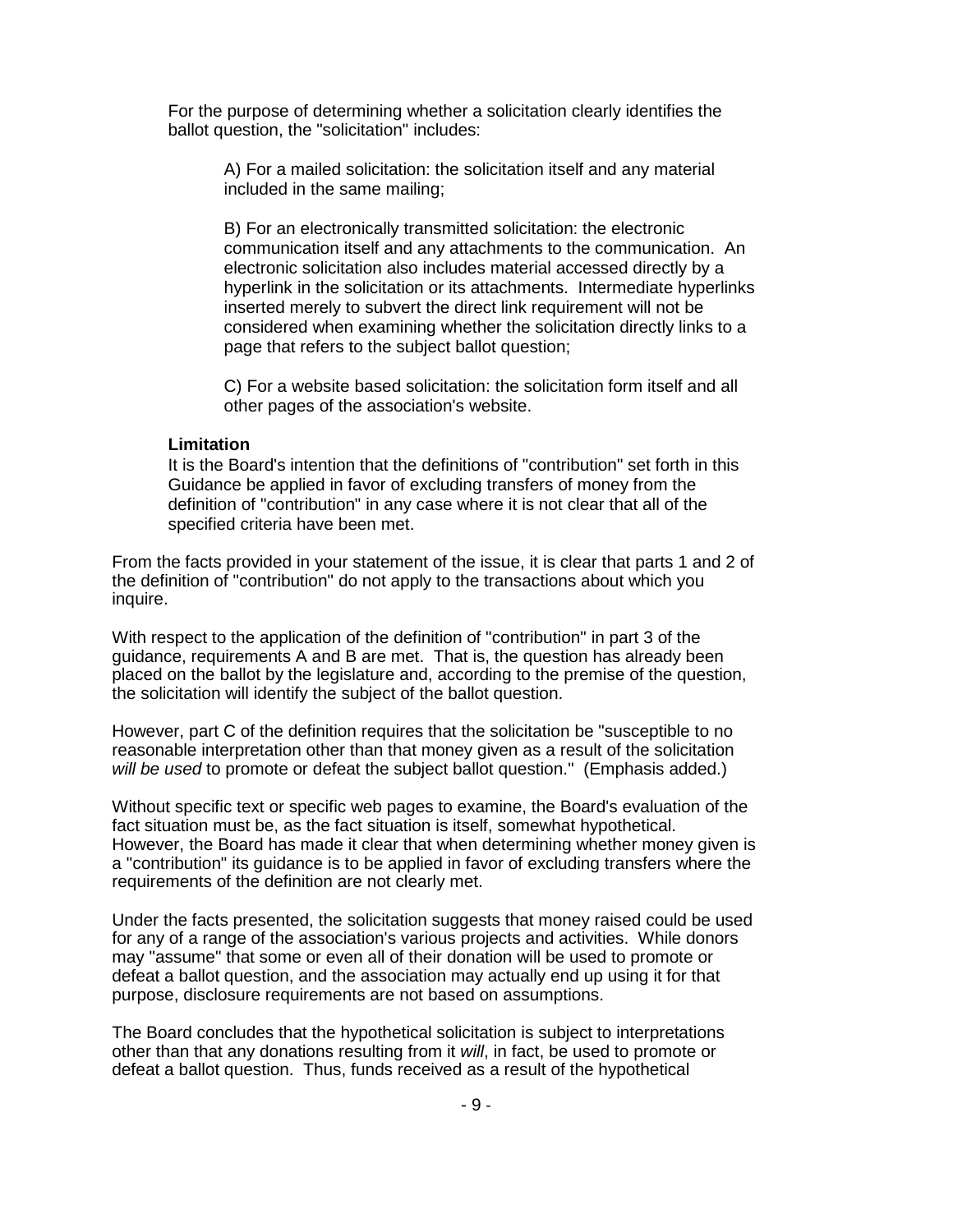solicitation presented in the question would not be "contributions" under Chapter 10A. While the donors may be subject to underlying source disclosure as discussed in other sections of this opinion, the donations are not reportable as "contributions," which must be itemized when they are more than \$100.

Issued December 8, 2011 /s/ John Scanlon

John Scanlon, Chair Campaign Finance and Public Disclosure Board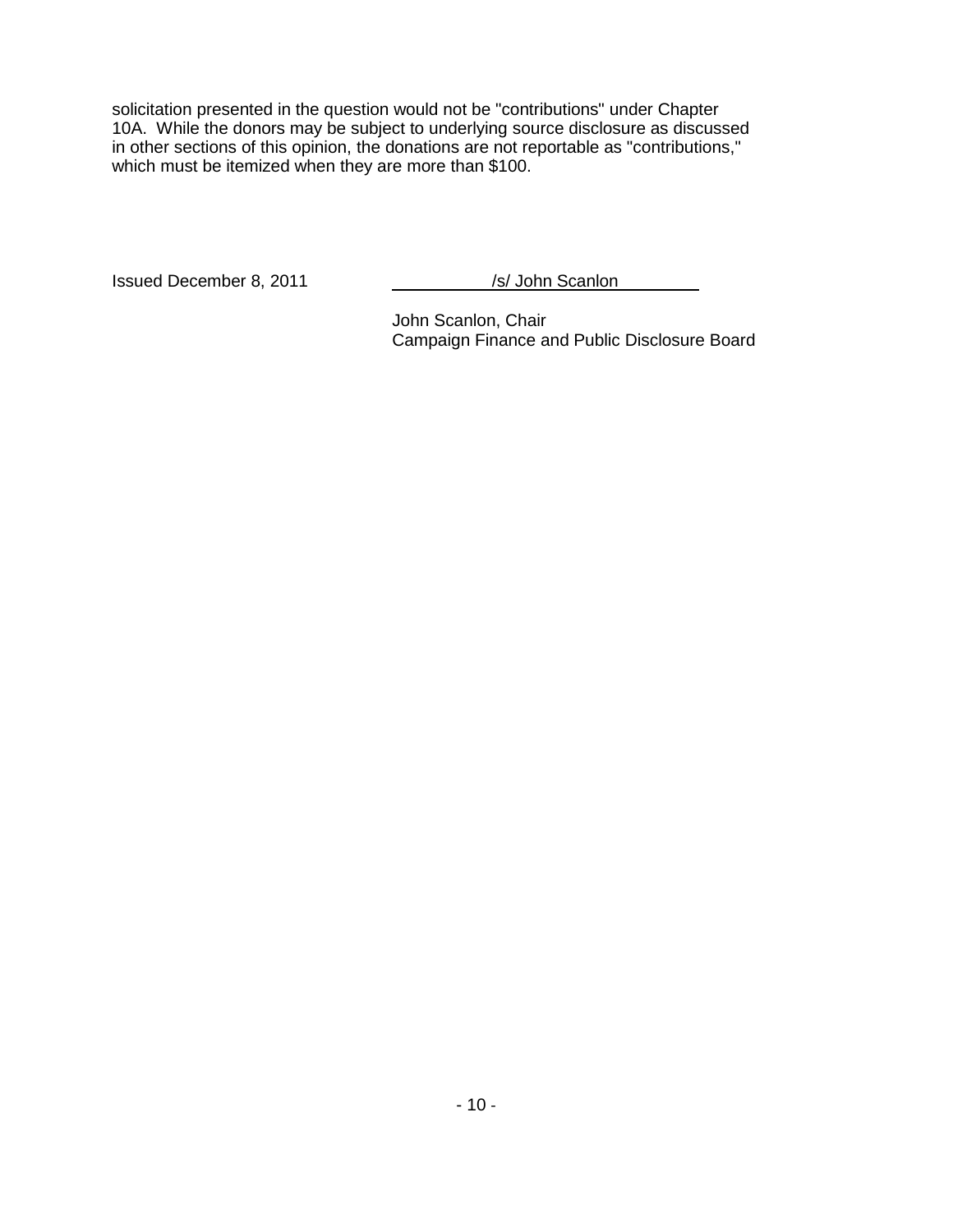# **Relevant Statutes**

### **10A.01 DEFINITIONS**

. . .

Subd 18b. **Independent expenditure political fund.** "Independent expenditure political fund" means a political fund that makes only independent expenditures and disbursements permitted under section 10A.121, subdivision 1.

. . .

Subd. 28. **Political fund.** "Political fund" means an accumulation of dues or voluntary contributions by an association other than a political committee, principal campaign committee, or party unit, if the accumulation is collected or expended to influence the nomination or election of a candidate or to promote or defeat a ballot question.

# **10A.12 POLITICAL FUNDS.**

. . .

Subd. 5. **Dues or membership fees.** An association may, if not prohibited by other law, deposit in its political fund money derived from dues or membership fees. Under section 10A.20, the treasurer of the fund must disclose the name of any member whose dues, membership fees, and contributions deposited in the political fund together exceed \$100 in a year.

# **10A.121 INDEPENDENT EXPENDITURE POLITICAL COMMITTEES AND INDEPENDENT EXPENDITURE POLITICAL FUNDS**

Subdivision 1. **Permitted disbursement.** An independent expenditure political committee or an independent expenditure political fund, in addition to making independent expenditures, may:

(1) pay costs associated with its fund-raising and general operations;

(2) pay for communications that do not constitute contributions or approved expenditures; and

(3) make contributions to other independent expenditure political committees or independent expenditure political funds.

# **10A.27 CONTRIBUTIONS**

. . .

Subd. 14. **Contributions of business revenue.** An association may, if not prohibited by other law, contribute revenue from the operation of a business to an independent expenditure political committee or an independent expenditure political fund without complying with subdivision 13.

Subd. 15. **Contributions of dues or contribution revenue.** (a) An association may, if not prohibited by other law, contribute revenue from membership dues or fees, or from contributions received by the association to an independent expenditure political committee or an independent expenditure political fund without complying with subdivision 13. Before the day when the recipient committee or fund's next report must be filed with the board under section 10A.20, subdivision 2 or 5, an association that has contributed \$5,000 or more in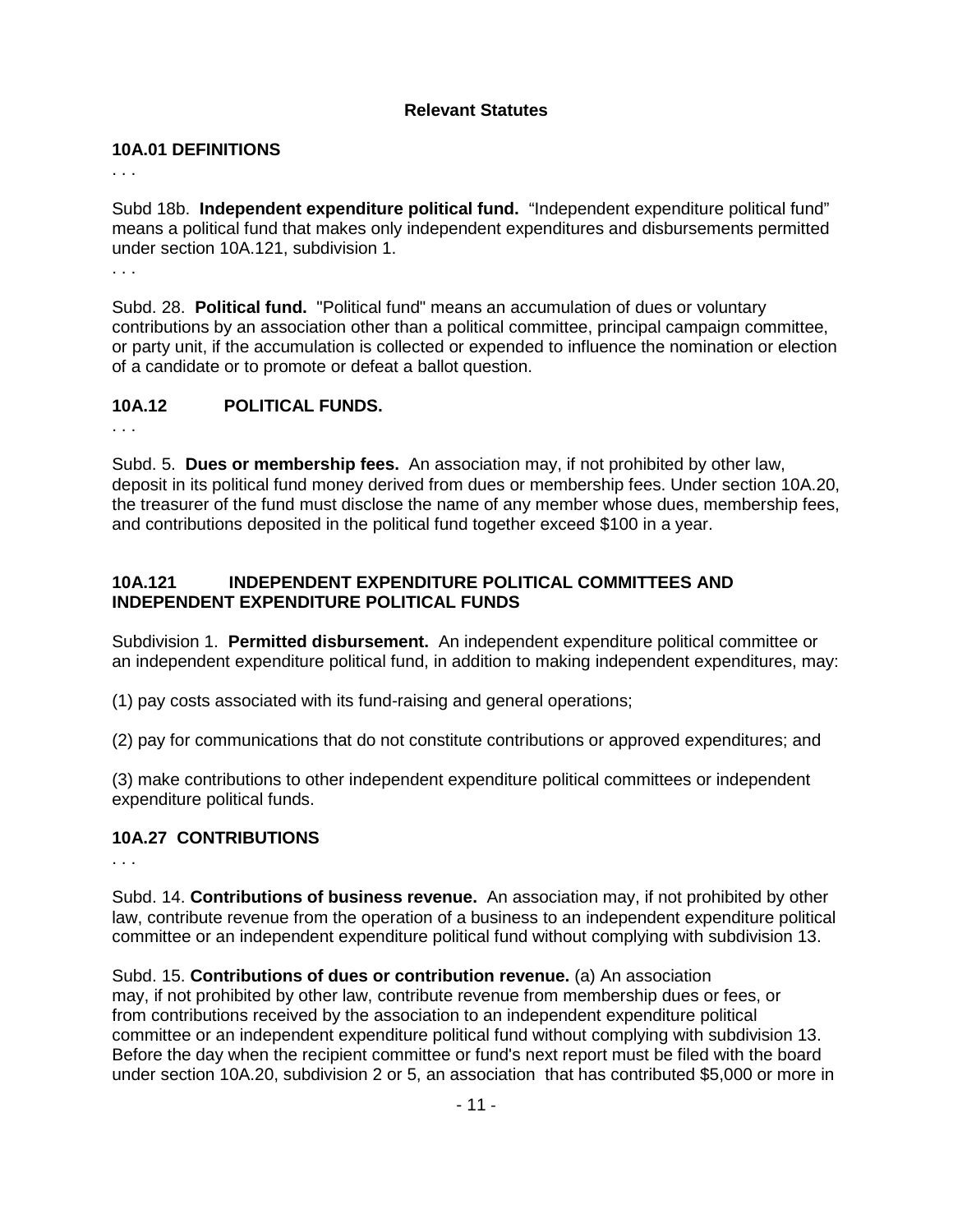aggregate to independent expenditure political committees or funds during the calendar year must provide in writing to the recipient's treasurer a statement that includes the name, address, and amount attributable to each individual or association that paid the association dues or fees, or made contributions to the association that, in total, aggregate \$1,000 or more of the contribution from the association to the independent expenditure political committee or fund. The statement must also include the total amount of the contribution from individuals or associations not subject to itemization under this section. The statement must be certified as true and correct by an officer of the donor association.

(b) To determine the membership dues or fees, or contributions made by an individual or association that exceed \$1,000 of the contribution made by the donor association to the independent expenditure political committee or fund, the donor association must:

(1) apply a pro rata calculation to all unrestricted dues, fees, and contributions received by the donor association in the calendar year; or

(2) as provided in paragraph (c), identify the specific individuals or associations whose dues, fees, or contributions are included in the contribution to the independent expenditure political committee or fund.

(c) Dues, fees, or contributions from an individual or association must be identified in a contribution to an independent expenditure political committee or fund under paragraph (b), clause (2), if:

(1) the individual or association has specifically authorized the donor association to use the individual's or association's dues, fees, or contributions for this purpose; or

(2) if the individual's or association's dues, fees, or contributions to the donor association are unrestricted and the donor association designates them as the source of the subject contribution to the independent expenditure political committee or fund. After a portion of an individual's or association's dues, fees, or contributions to the donor association have been designated as the source of a contribution to an independent expenditure political committee or fund, that portion of the individual's or association's dues, fees, or contributions to the donor association may not be designated as the source of any other contribution to an independent expenditure political committee or fund.

(d) For the purposes of this section, "donor association" means the association contributing to an independent expenditure political committee or fund that is required to provide a statement under paragraph (a).

Subd. 16. **Treasurer to submit disclosure statements.** The treasurer of a political committee or political fund receiving a statement required under subdivision 15, must file a copy of the statement before the deadline for the committee or fund's next report filed with the board under section 10A.20, subdivision 2 or 5, after receiving the statement.

Subd. 17. **Penalty.** (a) An association that makes a contribution under subdivision 15, and fails to provide the required statement within the time specified is subject to a civil penalty of up to four times the amount of the contribution, but not to exceed \$25,000, except when the violation was intentional.